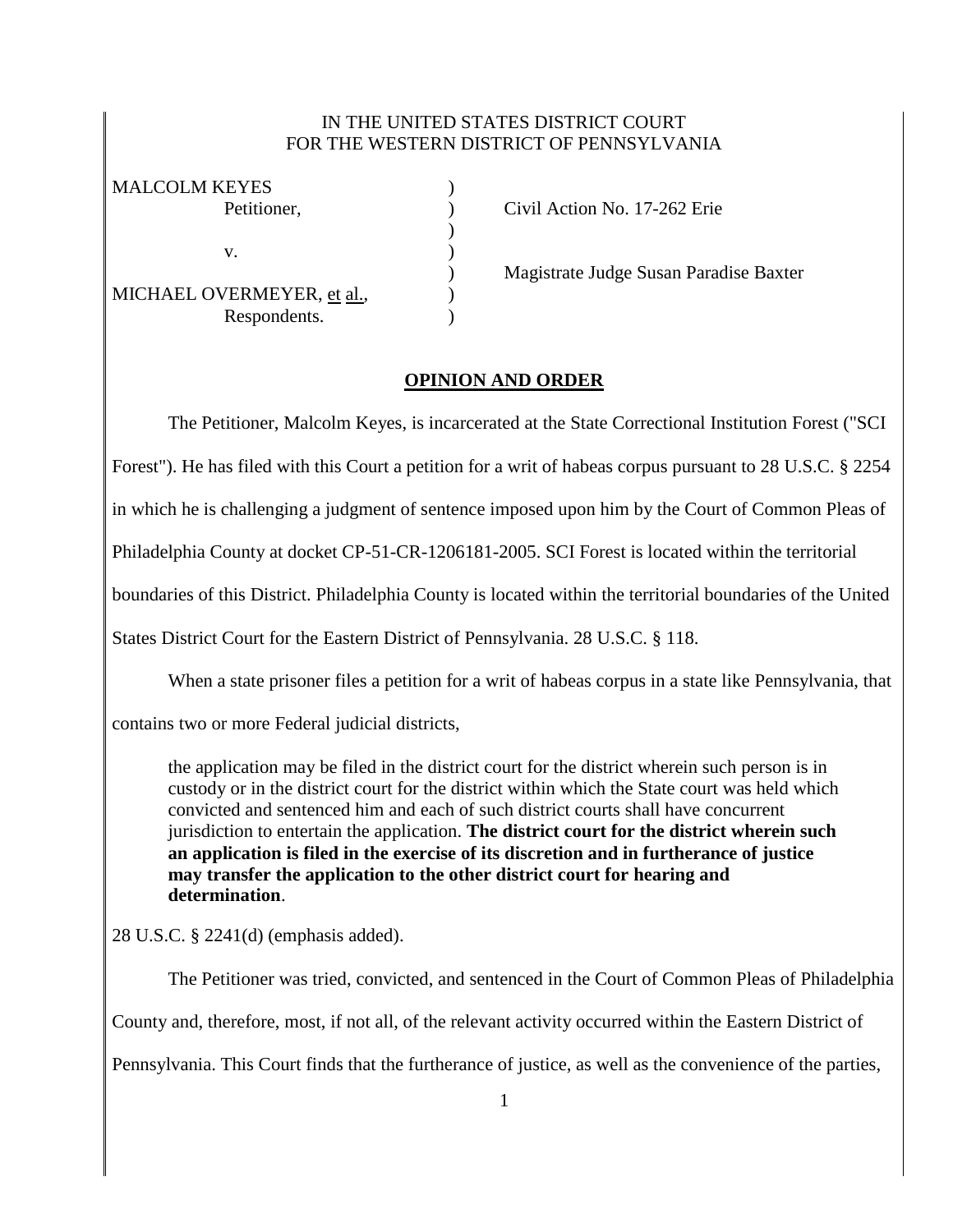would be better served by transferring this case to the Eastern District Court. This decision is in accordance with the agreed practice of the United States District Courts for the Eastern, Middle, and Western Districts of Pennsylvania, which is to transfer habeas petitions filed by state prisoners in their respective districts to the district in which the county where the judgment of sentence was had is located. An appropriate Order follows.

/s/ Susan Paradise Baxter Dated: October 18, 2017 SUSAN PARADISE BAXTER United States Magistrate Judge